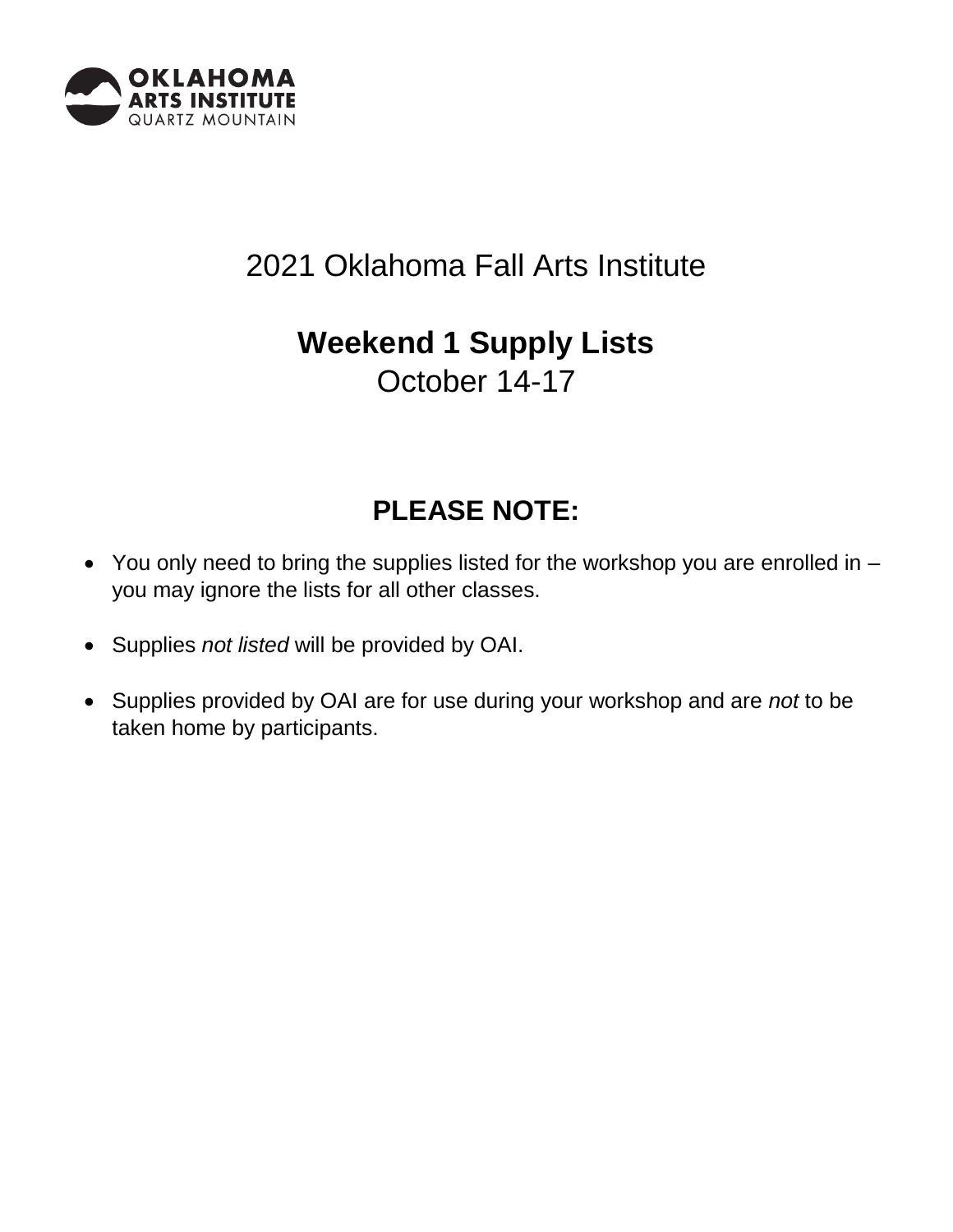### **Photographing Strangers Jim Stone**

*Participants should bring the following required items:*

- Anything and everything you have related to how you normally shoot. Ideally, you'll get best results if you have a digital SLR. If you're using a point-and-shoot or other non-SLR, then it would be nice if the camera has manual options (e.g. shutter and aperture priority, manual mode, manual ISO control). At the very least, you need a camera with exposure compensation.
- Memory capacity: You should bring as much memory for your camera as you have. Memory cards should be blank. Images on them will need to be removed before you arrive to the workshop.
- Blank external hard drive or thumb drive. We may have to erase the drive in order for it to work with our computers, so it's best if it is already empty.
- Notepads and pens/pencils

*The following items are optional, but participants are encouraged to bring what they have:*

- Tripod
- Cable release or remote trigger for your camera
- Lenses (no extreme lenses recommended, i.e. fisheye or extreme telephoto). Recommended lenses for 35 mm cameras such as Canon should be in the 35-70mm range.
- Any additional camera gear you might use

#### **Pigments to Paint and Working in the Landscape <b>Blake Morgan**

*OAI will provide an assortment of the following optional items, but participants are encouraged to bring what they have:*

- Acrylics, watercolors, or any other mediums you like to use for landscape painting
- Extra surfaces (canvas, panels, etc.)
- All the brushes and/or palette knives you like to use
- Palette(s) you like to use
- Pencil(s)
- Eraser(s)
- Sunscreen and/or bug spray
- Since weather can vary, pack layers, good walking shoes and a light rain jacket

#### **Transform Learning Through Arts Integration for Elementary Educators Sherry Hatton**

*Participants should bring the following required items:*

- Flashlight (not a phone flashlight)
- Notebook and writing utensil(s)
- Please bring a lesson that is currently not working as well as you would like. The lesson does not need to be written down, but something you would like to work on improving in and through the arts. Our plan is to have a fully designed Arts Integrated lesson prepared when you leave the workshop.

*The following items are optional, but participants are encouraged to bring what they have:*

- Laptop, tablet, or phone for research
- Ruler